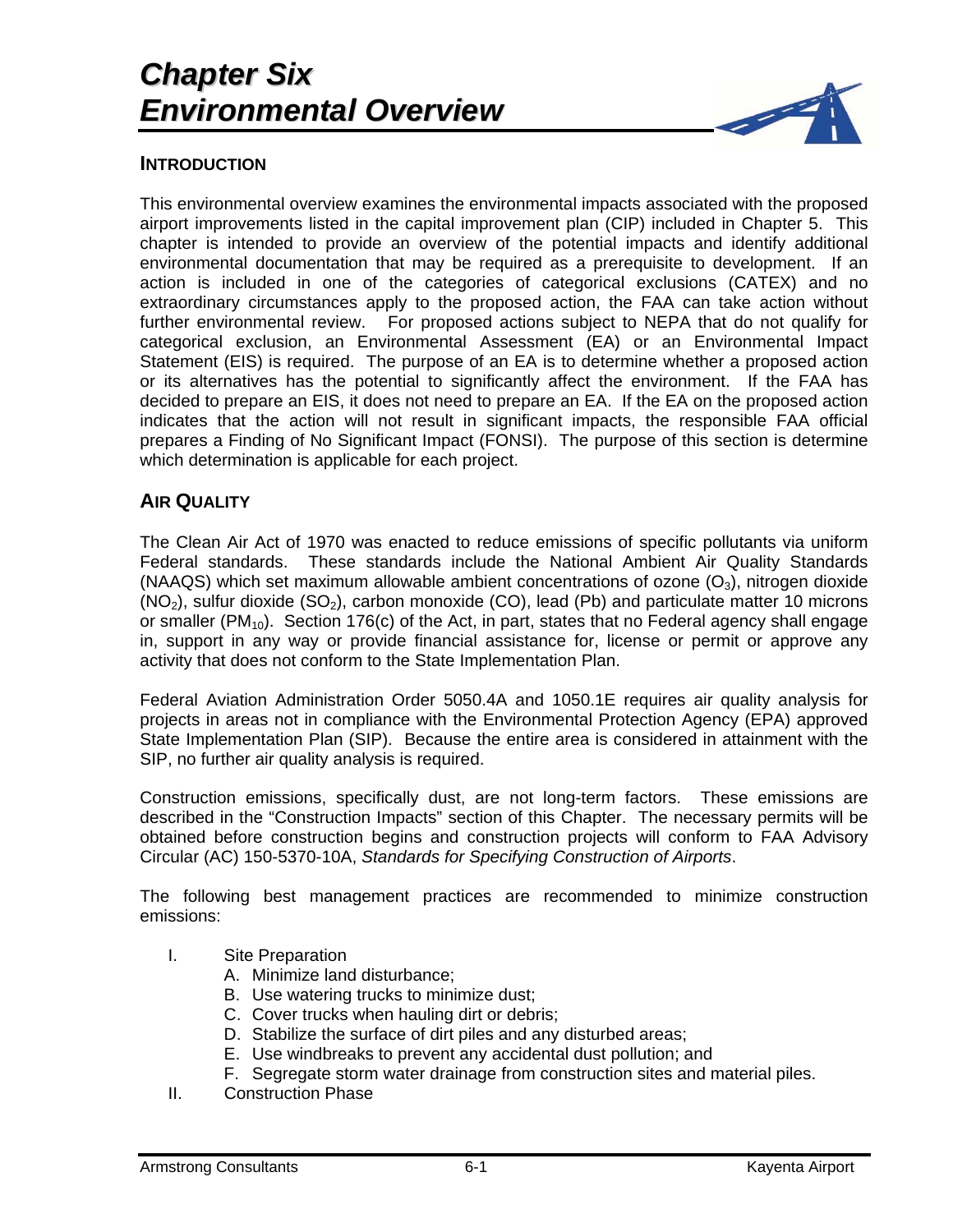- A. Cover trucks when transferring materials; and
- B. Minimize unnecessary vehicular and machinery activities.
- III. Completion Phase
	- A. Revegetate any disturbed land not used;
	- B. Remove unused material and dirt piles; and
	- C. Revegetate all disturbed areas if appropriate.

Correspondence was sent to the Arizona Department of Environmental Quality, Air Quality Division concerning any actions that should be taken before improvements begin. To date, no response has been received from Arizona Department of Environmental Quality.

## **COASTAL RESOURCES**

There are no coastal zones associated with the proposed development. Therefore, compliance with the Coastal Zone Management Act of 1972 and the Coastal Barriers Resources Act of 1982 is not a factor.

## **COMPATIBLE LAND USE**

Land use compatibility considerations include safety, height hazards and noise exposure. Although extremely rare, most aircraft accidents occur within 5,000 feet of a runway. Therefore, the ability of the pilot to bring the aircraft down in a manner that minimizes the severity of an accident is dependent upon the type of land uses within the vicinity of the airport. Land uses are reviewed in three zones surrounding the airport: the Runway Protection Zone (RPZ), the Approach Zone and the Flight Pattern Zone. The RPZ is a trapezoidal area extending 1,200 feet beyond the ends of the runway and is typically included within the airport property boundary. Residential and other uses that result in congregations of people are restricted from the runway protection zone. The approach zone generally falls within the FAR Part 77 Approach Surface area. Within the approach zone, public land uses, such as schools, libraries, hospitals and churches should be avoided. New residential developments should include avigation easements and disclosure agreements. The flight pattern zone is generally the area within one mile of the airport. Within the flight pattern zone, avigation easements should be considered and disclosure statements required. A recommended Compatible Land Use and Height Restriction Zoning Ordinance is included in Appendix C of this report. The closest populated areas to the Kayenta Airport are located in Kayenta and along Highway 160 and 163, surrounding existing and planned land uses are commercial, industrial and light residential. A copy of the draft land use plan prepared by Community by Design is included in appendix K at the end of this report. approximately 2,400 feet north of Runway 5. These areas technically meet FAA land use compatibility guidelines as they are not located within RPZ's or the 65 DNL noise contour; however there locations lend themselves to frequent over flights and higher accident risk potential (University of California at Berkley 1993). Therefore a right-hand traffic pattern to Runway 5 and shifting the Runway 1,190' feet to the northeast are recommended, according to FAA advisory circular 150/5300-13, FAR Part 77 and FAA Part 150, the existing trailer park is not located in an area, which could be determined incompatible. The planned airport development will occur within the existing airport property boundary and will not cause the occurrence of incompatible land uses.

Federal Aviation Regulation (FAR) Part 77, *Objects Affecting Navigable Airspace*, provides imaginary surfaces surrounding an airport that should be protected from penetration by objects. These include the approach surface, horizontal surface and conical surface. These surfaces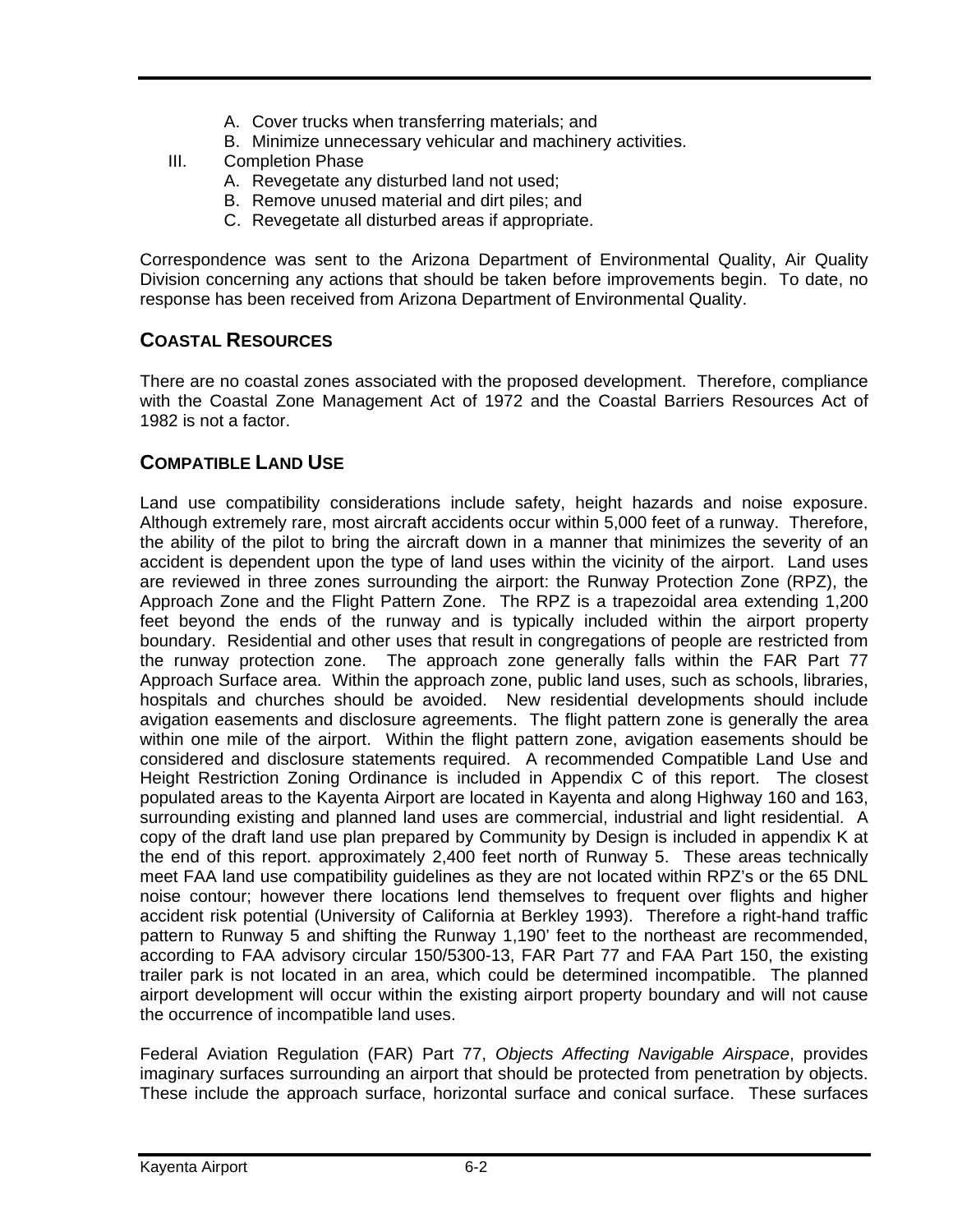were described in Chapter 4. Proposed structures in the vicinity of the airport should be reviewed against the Part 77 criteria to ensure hazards to air navigation are not created. Objects penetrating these surfaces could result in a hazard to air navigation.

It is recommended that flight and traffic patterns be oriented to the south of the airport (i.e. left hand traffic patterns for Runway 23 and right hand traffic patterns for Runway 5) with approach and departure procedures designed to avoid residential areas. The calm wind runway should be designated as Runway 5.

### **CONSTRUCTION IMPACTS**

Local, State and Federal ordinances and regulations address the impacts of construction activities, including construction noise, dust and noise from heavy equipment traffic, disposal of construction debris and air and water pollution.

Construction operations for the proposed development will cause specific impacts resulting solely from and limited exclusively to the construction period. Construction impacts are distinct in that they are temporary in duration and the degree of adverse impacts decreases as work is concluded. The following construction impacts can be expected:

- A temporary increase in particulate and gaseous air pollution levels as a result of dust generated by construction activity and by vehicle emissions from equipment and worker's automobiles;
- Increases in solid and sanitary wastes from the workers at the site;
- Traffic volumes that would increase in the airport vicinity due to construction activity (workers arriving and departing, delivery of materials, etc.);
- Increase in noise levels at the airport during operation of heavy equipment; and
- Temporary erosion, scarring of land surfaces and loss of vegetation in areas that are excavated or otherwise disturbed to carry out future developments.

All construction projects will comply with guidelines set forth in FAA Advisory Circular 150/5370- 10A, *Standards for Specifying the Construction of Airports*. The contractor will obtain the required construction permits. The contractor will also prepare Storm Water Pollution Prevention and Fugitive Dust Control Plans for construction. These requirements will be specified in the contract documents for the construction of the runway and associated facilities.

# **DOT ACT – SECTION 4(F)**

Section 303c of Title 49, U.S.C., formerly Section 4(f) of DOT Act of 1966, provides that the Secretary of Transportation shall not approve any program or project that requires the use of any publicly owned land from a public park, recreation area or wildlife and waterfowl refuge of National, State or Local significance or land from an historic site of National, State or Local significance, as determined by the officials having jurisdiction thereof, unless there is no feasible and prudent alternative to the use of such land and such project includes all possible planning to minimize impact.

Development of the Kayenta Airport will not require land from any public park, recreation area or wildlife and waterfowl refuge. Public recreation areas in the vicinity of the airport include the Navajo National Monument located approximately 10 nautical miles southwest of the airport.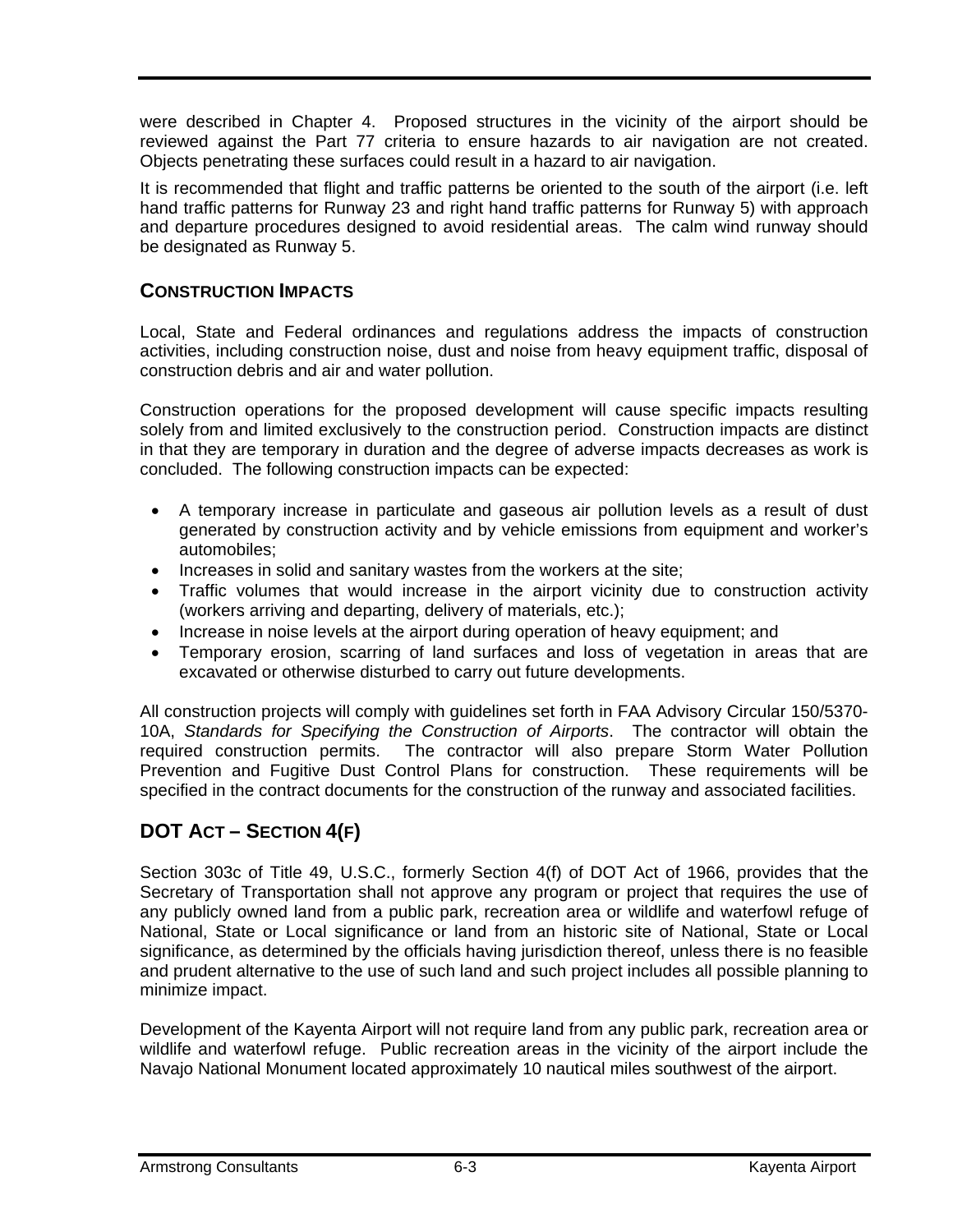### **FARMLANDS**

The Farmland Protection Policy Act (FPPA) authorizes the Department of Agriculture to develop criteria for identifying the effects of Federal programs upon the conversion of farmland to uses other than agriculture.

Conversion of "Prime or Unique" farmland may be considered a significant impact. Prime farmland is land that has the best combination of physical and chemical characteristics for producing food, feed or fiber without intolerable soil erosion as determined by the Secretary of Agriculture. Unique farmland is land other than prime farmland, which is used to produce specific high value food and fiber crops, such as citrus, tree nuts, olives, cranberries, fruits and vegetables.

There is no farmland in the vicinity of the airport. According to the Flood Plain Management Study cropland that does exist around the Kayenta area does not meet the criteria of prime farmlands due to the lack of water supply. The low annual precipitation makes farming very marginal. The irrigation supply is unreliable due to timing of runoff in Laguna Creek and problems with keeping the irrigation water diversion and delivery system in operating condition.

### **FISH, WILDLIFE, AND PLANTS**

This category concerns potential impacts to existing wildlife habitat and threatened and endangered species. Examining both the area of land to be altered or removed and its relationship to surrounding habitat quantify the significance of the impacts in this category. For example, removal of a few acres of habitat which represents a small percentage of the area's total similar habitat or which supports a limited variety of common species would not be considered significant. However, removal of a sizeable percentage of the area's similar habitat or habitat which is known to support rare species, would be considered significant impact. Developing the Kayenta Airport would remove approximately 53 acres of habitat. The surrounding area offers an abundance of similar habitat and the proposed action is not considered to be a significant habitat loss.

The U.S. Fish and Wildlife Service (USFWS) has been previously contacted about development in the airport area and has indicated the possible existence of three endangered species, the Peregrine Falcon, Bald Eagle and Black Footed Ferret. A biological assessment was conducted which indicated that none of these species exist in the airport area.

Section 7 of the Endangered Species Act, as amended, requires each Federal agency to insure that "any action authorized, funded or carried out by such agency . . . is not likely to jeopardize the continued existence of any endangered species or threatened species or result in the destruction or adverse modification of critical habitat of such species . . ."

An *Endangered Species* is defined as any member of the animal or plant kingdoms determined to be in danger of extinction throughout all or a significant portion of its range. A *Threatened Species* is defined as any member of the plant or animal kingdoms that are likely to become endangered in the foreseeable future.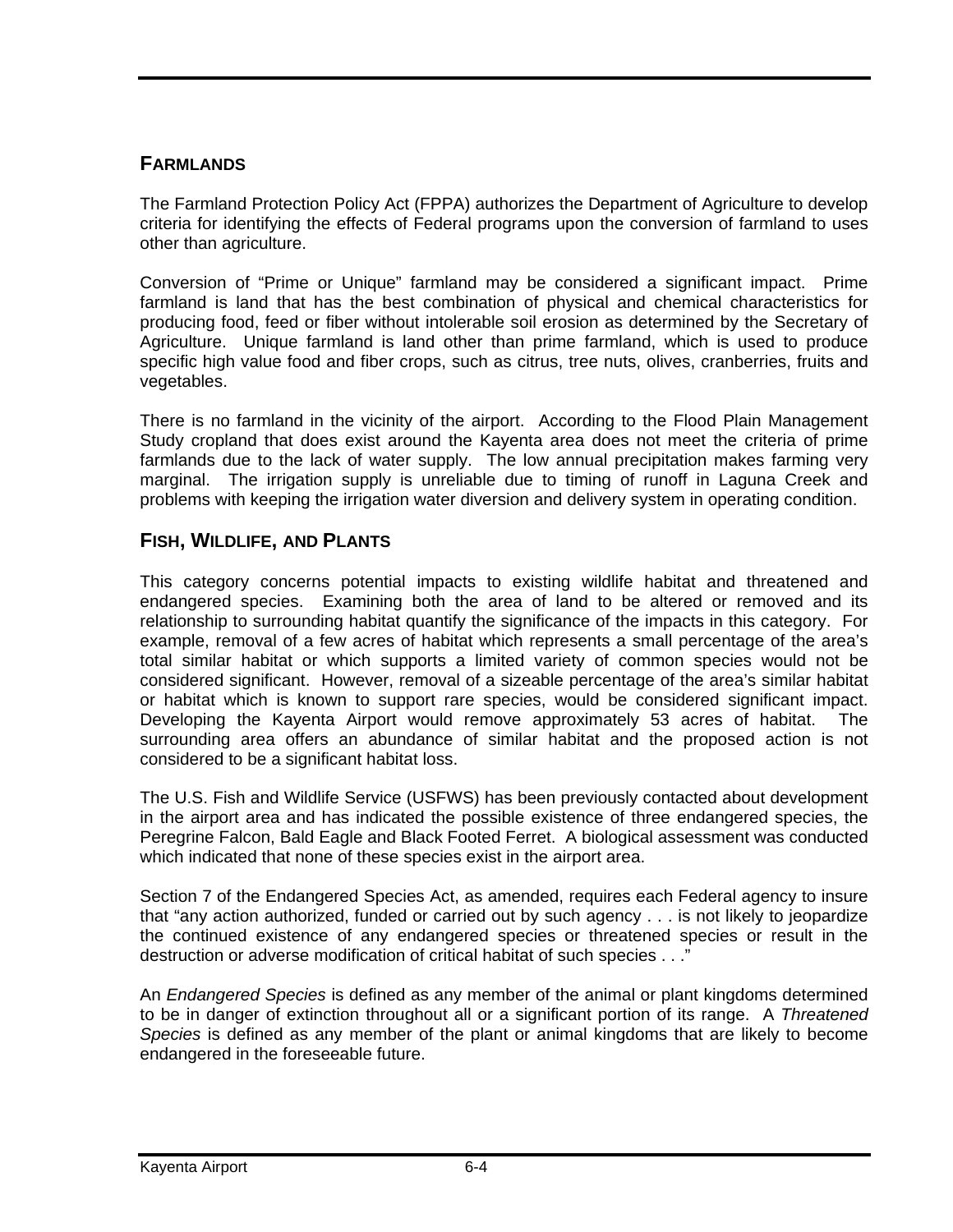A list of Threatened and Endangered Species for Navajo County was obtained from the U.S. Fish and Wildlife and is included in appendix G of this report. There is no suitable habitat within the airport project area for any of the listed or candidate species, with the exception of the Black Footed Ferret and there is no evidence of prairie dog towns in the vicinity of the airport required to support the ferret. Therefore there are no significant impacts to fish, wildlife and plants (including threatened endangered or candidate species) expected from the proposed improvements.

# **FLOODPLAINS**

Floodplains are defined by Executive Order 11988, Floodplain Management, as the lowland and relatively flat areas adjoining coastal water . . . including at a minimum, that area subject to a one percent or greater chance of flooding in any given year, an area which would be inundated by a 100 year flood. If a proposed action involves a 100-year floodplain, mitigating measures must be investigated in order to avoid significant changes to the drainage system.

As described in FAA Order 5050.4A, *Airport Environmental Handbook* and 1050.1E an airport development project such as the proposed runway construction would be a significant impact pursuant to NEPA if it results in notable adverse impacts on natural and beneficial floodplain values. Mitigation measures for base floodplain encroachments may include committing to special flood related design criteria, elevating facilities above base flood level, locating nonconforming structures and facilities out of the floodplain or minimizing fill placed in floodplains. The Kayenta Airport is not located within a designated 100-year floodplain and no floodplain impacts are expected.

According to the Flood Plain Management Study that was performed for the Kayenta Community, the airport is not located in a designated 100-year floodplain. The airport is also not expected to impact any other flood plains by the proposed actions.

## **HAZARDOUS MATERIALS, POLLUTION PREVENTION, AND SOLID WASTE**

Four primary laws have been passed governing the handling and disposal of hazardous materials, chemicals, substances and wastes. The two statutes of most importance to the FAA in proposing actions to construct and operate facilities and navigational aids are the Resource Conservation and Recovery Act (RCRA) (as amended by the Federal Facilities Compliance Act of 1992) and the Comprehensive Environmental Response, Compensation and Liability Act (CERCLA), as amended by the Superfund Amendments and Reauthorization Act of 1986 (SARA or Superfund) and the Community Environmental Response Facilitation Act of 1992. RCRA governs the generation, treatment, storage and disposal of hazardous wastes. CERCLA provides for consultation with natural resources trustees and cleanup of any release of a hazardous substance (excluding petroleum) into the environment.

There is no reason to believe that the proposed projects will be constructed in an area that contains hazardous waste.

Airport development actions that relate only to construction or expansion of runways, taxiways and related facilities do not normally include any direct relationship to solid waste collection, control or disposal other than that associated with the construction itself. The nature of the proposed airport meets these criteria and will not significantly increase net waste output for the township.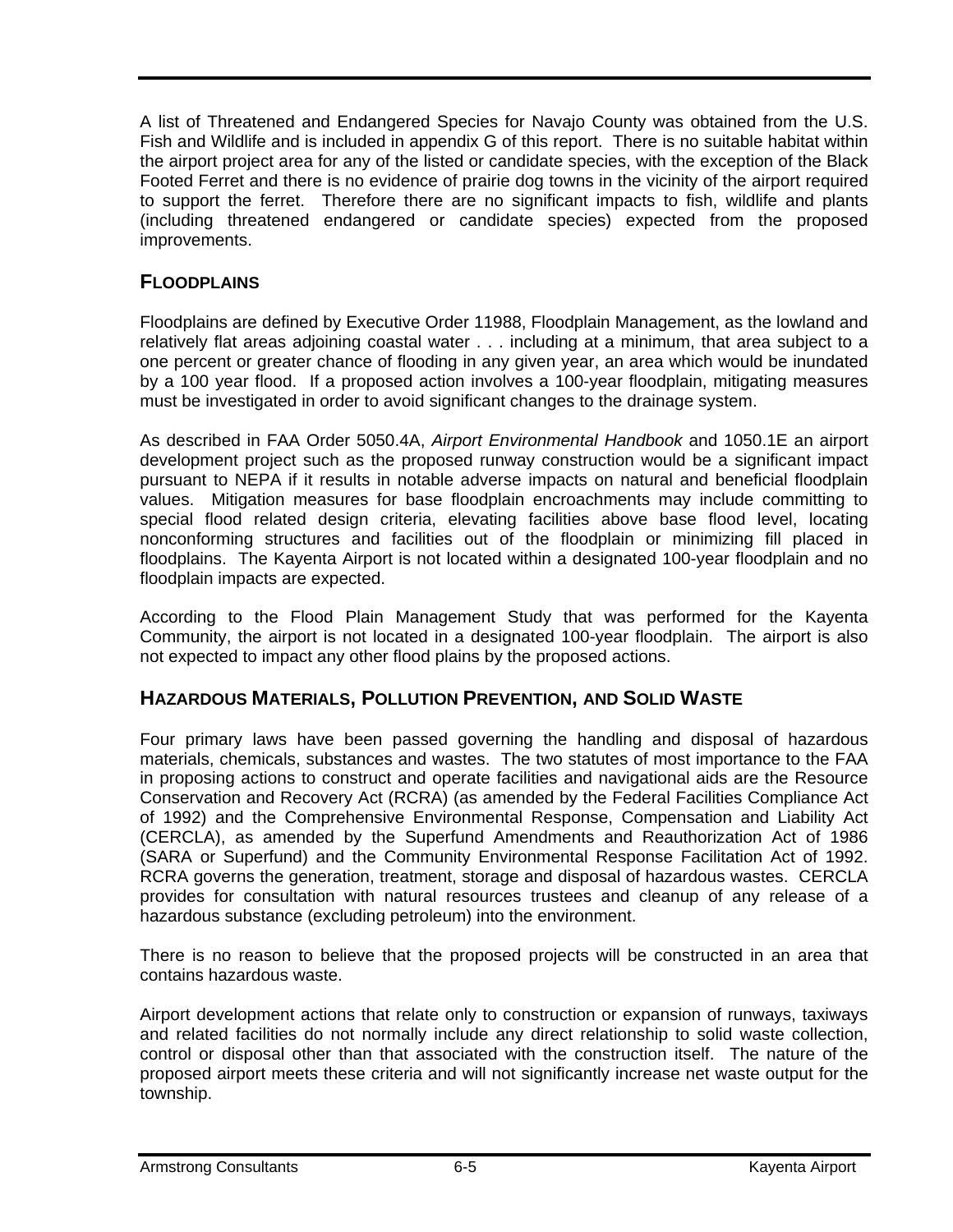Any solid waste disposal facility (i.e. sanitary landfill) which is located within 5,000 feet of all runways planned to be used by piston-powered aircraft or within 10,000 feet of all runways planned to be used by turbine aircraft, is considered by the FAA to be an incompatible land use because of the potential for conflicts between bird habitat and low-flying aircraft. This determination is found in FAA Advisory Circular 150/5200-33, *Hazardous Wildlife Attractants On or Near Airports*. Any planned solid waste disposal facilities should be located at least 10,000 feet from the runway.

## **HISTORICAL, ARCHITECTURAL, ARCHAEOLOGICAL & CULTURAL RESOURCES**

The National Historic Preservation Act of 1966 requires that an initial review be made in order to determine if any properties in or eligible for inclusion in the National Register of Historic Places are within the area of a proposed action's potential environmental impact (the area within which direct and indirect impacts could occur and thus cause a change in historic, architectural, archaeological or cultural properties).

The Archaeological and Historic Preservation Act of 1974 provides for the survey, recovery and preservation of significant scientific, prehistorical, historical, archaeological or paleontological data when such data may be destroyed or irreparably lost due to a federal, federally funded or federally licensed project.

An archeological investigation was conducted at the Kayenta Airport in 1986 by the Anthropology Department of the Museum of Northern Arizona. The Museum was contacted verifying that the information found in the previous Historical Survey is still valid and that no impacts to Historical, Architectural, Archeological and Cultural Resources are expected provided all ground disturbing activities take place within the area surveyed in 1986. A copy of this letter is provided in Appendix H of this report.

Should cultural resources be found during construction, the construction will be temporarily suspended in that area to allow for the evaluation and disposition of such resources.

## **LIGHT EMISSIONS AND VISUAL IMPACTS**

Airfield lighting is the main source of light emissions emanating from an airport. Rotating airport beacons are provided so pilots can identify the location of an airport at night or in reduced visibility conditions. Rotating beacons consist of alternating white and green lights rotating at six rotations per minute. Beacons are typically mounted on a tower or on top of a hangar or other building. Specifications for spotting airport beacons allow the beam to be angled from  $2^{\circ}$  to 12<sup>o</sup> above the horizon. The standard setting is  $6^\circ$ . If necessary, the beacon can be shielded to reduce visibility of the beacon from below the horizon line. Medium Intensity Runway Edge Lights (MIRLs) are single white lights mounted on 18-inch posts spaced at 200-foot intervals along both edges of the runway. They define the boundaries of the runway surface usable for takeoff and landing. Precision Approach Path Indicators (PAPIs) are used for visual decent guidance and consist of two light units located to the left of the runway and perpendicular to the runway centerline. The lights are directed at a glide path angle of  $3^\circ$  above the runway. If the aircraft is above the glide path, the pilot will see all white lights. If the pilot is on the proper glide path, the light unit closest to the runway will be red and the unit farthest from the runway will be white. When the pilot is below the glide path both of the light units will be red. PAPIs have an effective visual range from the air of approximately five miles during the day and up to twenty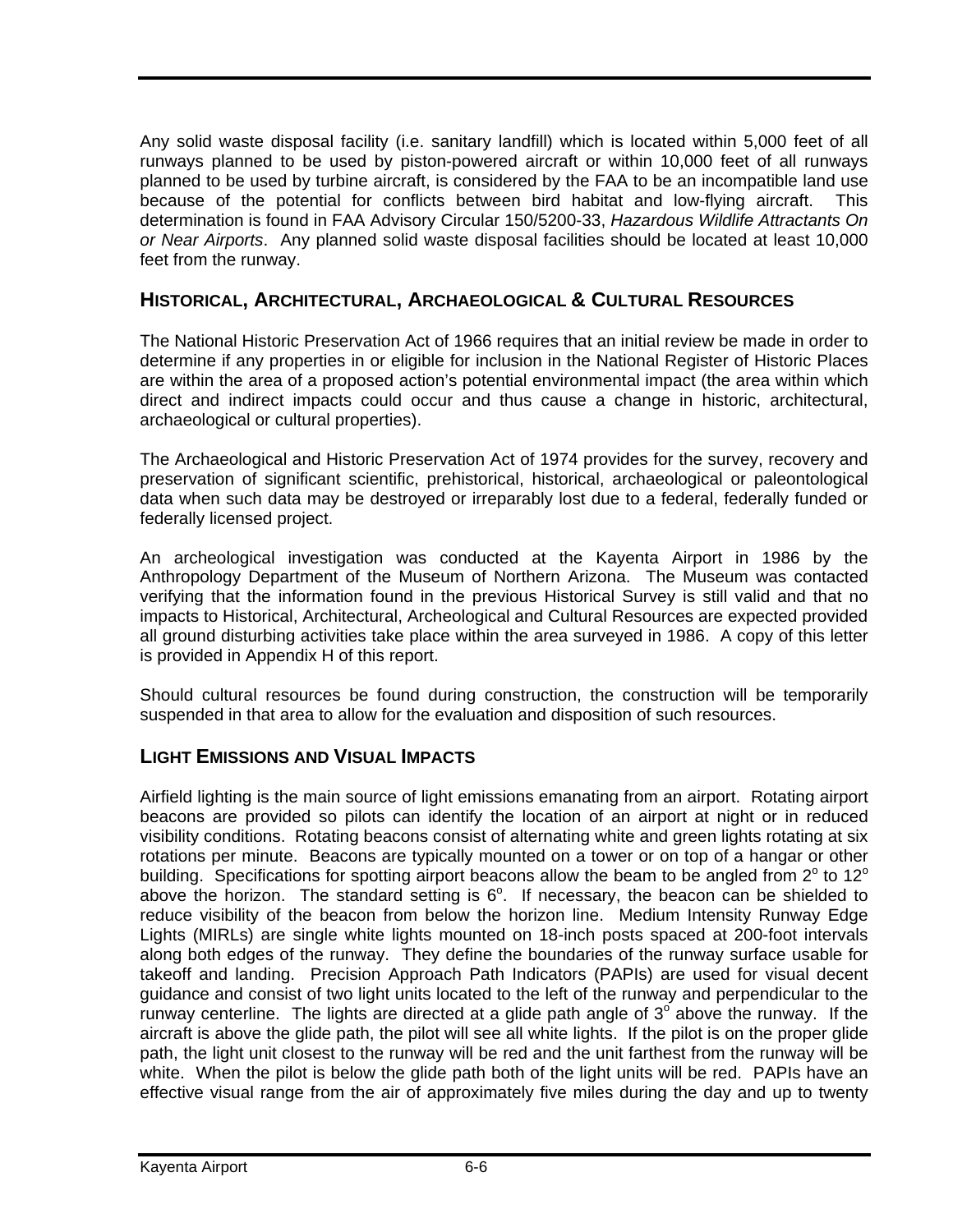miles at night. These visual aids are extremely useful and enhance safety in situations where there are few visual references surrounding the airport. Runway End Identifier Lights (REILs) are synchronized flashing lights located laterally on each side of the runway threshold. They are angled upward and outward from the runway and provide rapid and positive identification of the threshold of a runway. This is especially useful in metropolitan and densely developed areas where lights in the vicinity of the airport make it difficult to identify the runway.

The planned airport improvements include the installation of REILs however impacts from the REILs are not anticipated to result in impacts to the community.

## **NATURAL RESOURCES, ENERGY SUPPLY, AND SUSTAINABLE DESIGN**

Executive Order 13123, Greening the Government Through Efficient Energy Management (64FR 30851, June 8, 1999), encourages each Federal agency to expand the use of renewable energy within its facilities and in its activities. E.O. 13123 also requires each Federal agency to reduce petroleum use, total energy use and associated air emissions and water consumption in its facilities.

It is also the policy of the FAA, consistent with NEPA and the CEQ regulations, to encourage the development of sustainability. All elements of the transportation system should be designed with a view to their aesthetic impact, conservation of resources such as energy, pollution prevention, harmonization with the community environment and sensitivity to the concerns of the traveling public.

Energy requirements associated with airport development generally falls into two categories: 1) changed demand for stationary facilities (i.e. airfield lighting and terminal building heating) and 2) those that involve the movement of air and ground vehicles (i.e. fuel consumption). The use of natural resources includes primarily construction materials and water.

Correspondence was sent to the Navajo Tribal Utility Authority regarding any possible impacts to power supply at the airport, to date no response has been received.

Demand for aircraft fuel is expected to increase. Aircraft fuel may be stored in above ground or underground tanks at the airport and are required to conform to EPA regulations. The fuel concession may be provided by the Township or by private enterprise at the airport. Significant increases in ground vehicle fuel consumption are not anticipated.

## **NOISE**

Noise analysis considerations include whether the Federal thresholds of noise exposure are exceeded, whether the 65 day-night level (DNL) noise contour extends beyond airport property and if there are any residences, churches, schools or hospitals within the 65 DNL noise contour.

The identification of airport generated noise impacts and implementation of noise abatement measures is a joint responsibility of airport operators and users. FAA Order 5050.4A and 1050.1E states that "no noise analysis is needed for proposals involving Design Group I and II airplanes operating at airports whose forecast operations in the period covered by the EA do not exceed 90,000 annual adjusted propeller operations or 700 annual adjusted jet operations . . ." Based on the existing activity levels at Kayenta a 65 DNL noise contour does not exist. A 65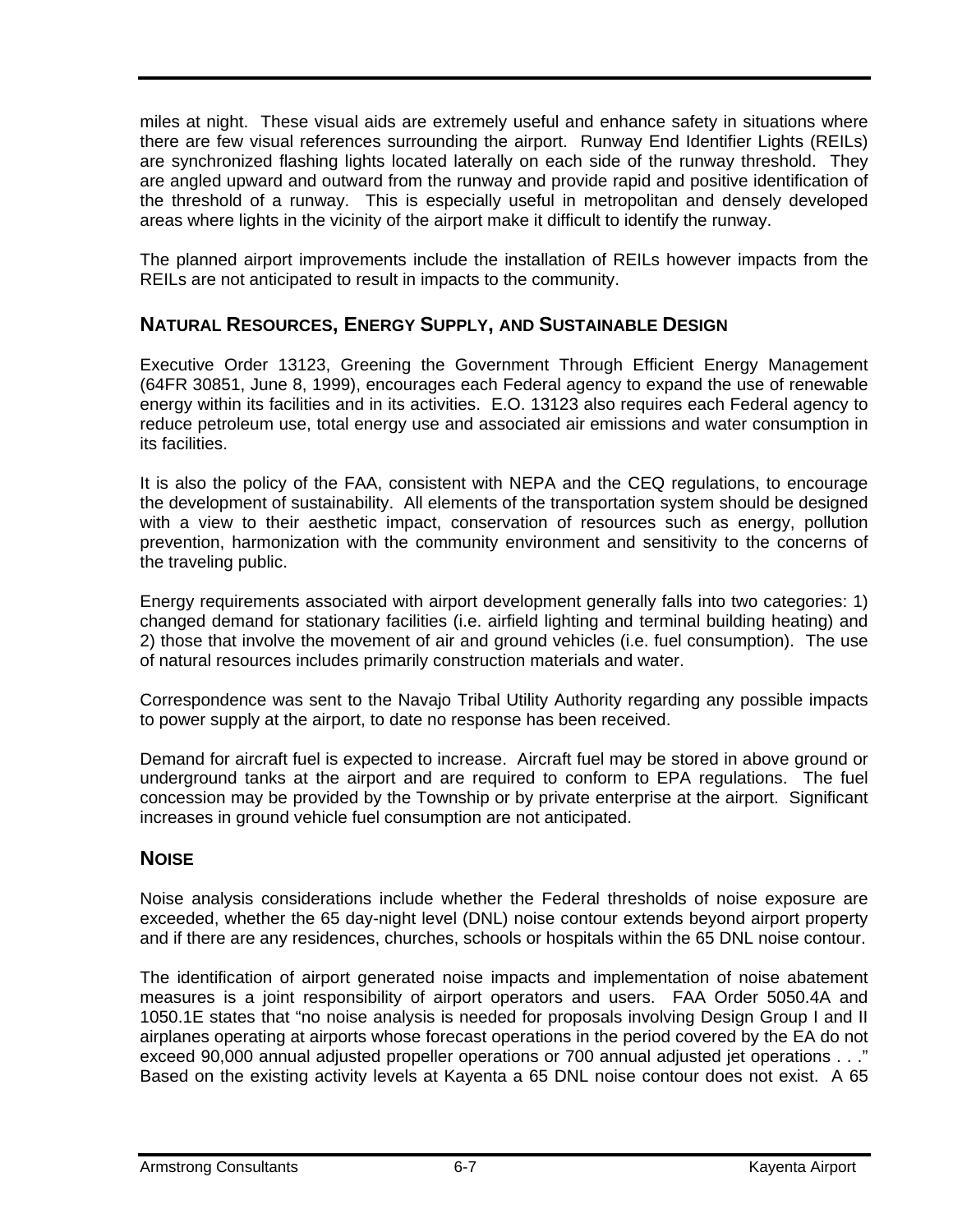DNL contour was developed based on the 2025 projected activity levels and is shown on sheet 6 of the ALP set. This future 65 DNL contour does not extend off airport property.

The basic measure of noise is the sound pressure level that is recorded in decibels (dBA). The important point to understand when considering the impact of noise on communities is that equal levels of sound pressure can be measured for both high and low frequency sounds. Generally, people are less sensitive to sounds of low frequency than they are to high frequencies. An example of this might be the difference between the rumble of automobile traffic on a nearby highway and the high-pitched whine of jet aircraft passing overhead. At any location, over a period of time, sound pressure fluctuates considerably between high and low frequencies. Figure 6-1 depicts a Sound Level Comparison of different noise sources.

The airport orientation is such that flight tracks will not pass over residential areas, It is recommended that a noise abatement program be implemented and during calm wind



conditions Runway 5 be utilized to reduce the amount of noise over populated areas.

#### **VOLUNTARY NOISE ABATEMENT PROGRAM**

Although the noise exposure levels will not exceed 65 DNL over any noise sensitive area, several voluntary measures can be applied to minimize noise exposure to surrounding areas. Several of these measures are listed below. It is recommended that a voluntary noise abatement program be implemented for the airport and publicized to all based and transient pilots.

#### *Pilots:*

- Be aware of noise sensitive areas, particularly residential areas near the airport and avoid low flight over these areas.
- Fly traffic patterns tight and high, keeping the aircraft as close to the field as possible.
- In constant-speed-propeller aircraft, do not use high RPM settings in the pattern. Propeller noise from high-performance singles and twins increases drastically at high RPM settings.
- On takeoff, reduce to climb power as soon as safe and practical.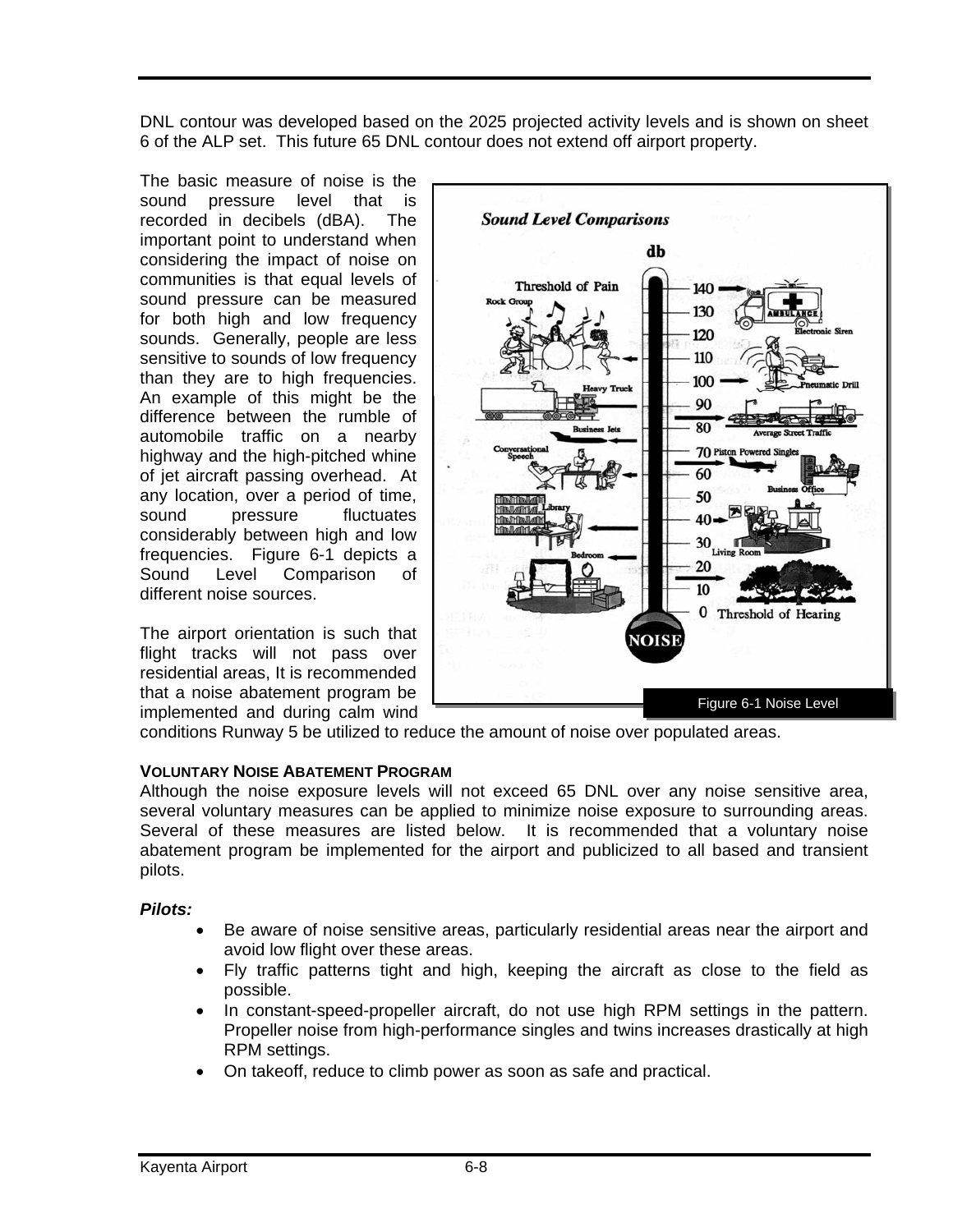- Climb after liftoff at best-angle-of-climb speed until crossing the airport boundary, then climb at best rate.
- Depart from the start of the runway rather than intersections, for the highest possible altitude when leaving the airport vicinity.
- Avoid prolonged run-ups and do them inside the airport area, rather than at its perimeter.
- Try low-power approaches and always avoid the low, dragged-in approach.

#### *Instructors:*

- Teach noise abatement procedures to all students, including pilots you take up for flight reviews.
- Know noise-sensitive areas and point them out to students.
- Assure students fly at or above the recommended pattern altitude.
- Practice maneuvers over unpopulated areas and vary practice areas so that the same locale is not constantly subjected to aircraft operations.
- During practice of ground-reference maneuvers, be particularly aware of houses or businesses in your flight path.
- Stress that high RPM propeller settings are reserved for takeoff and for short final but not for flying in the pattern. Pushing the propeller to high RPM results in significantly higher levels of noise.

#### *Fixed Base Operators (FBOs):*

- Identify noise-sensitive areas and work with customers to create voluntary noise abatement procedures.
- Post any noise abatement procedures in a prominently visible area and remind pilots of the importance of adhering to them.
- Call for the use of the least noise sensitive runway whenever wind conditions permit.
- Initiate pilot education programs to teach and explain the rationale for noise abatement procedures and positive community relations.

### *Airport Owner and Surrounding Jurisdictions:*

- Maintain appropriate zoning in the vicinity of the airport and see that noise sensitive land uses are not authorized within pattern, approach and departure paths.
- Disclose the existence of the airport and the airport influence area to real estate purchasers.
- Publish voluntary noise procedures on the Internet.
- Publish voluntary calm runway use procedures.

Source: Aircraft Owners and Pilots Association (AOPA)

## **SECONDARY (INDUCED) IMPACTS**

These secondary or induced impacts involve major shifts in population, changes in economic climate or shifts in levels of public service demand. The effects are directly proportional to the scope of the project under consideration. Assessment of induced socioeconomic impacts is usually only associated with major development at large air carrier airports, which involve major terminal building development or roadway alignments and similar work. The extent of the indirect socioeconomic impacts of the proposed development is not of the magnitude that would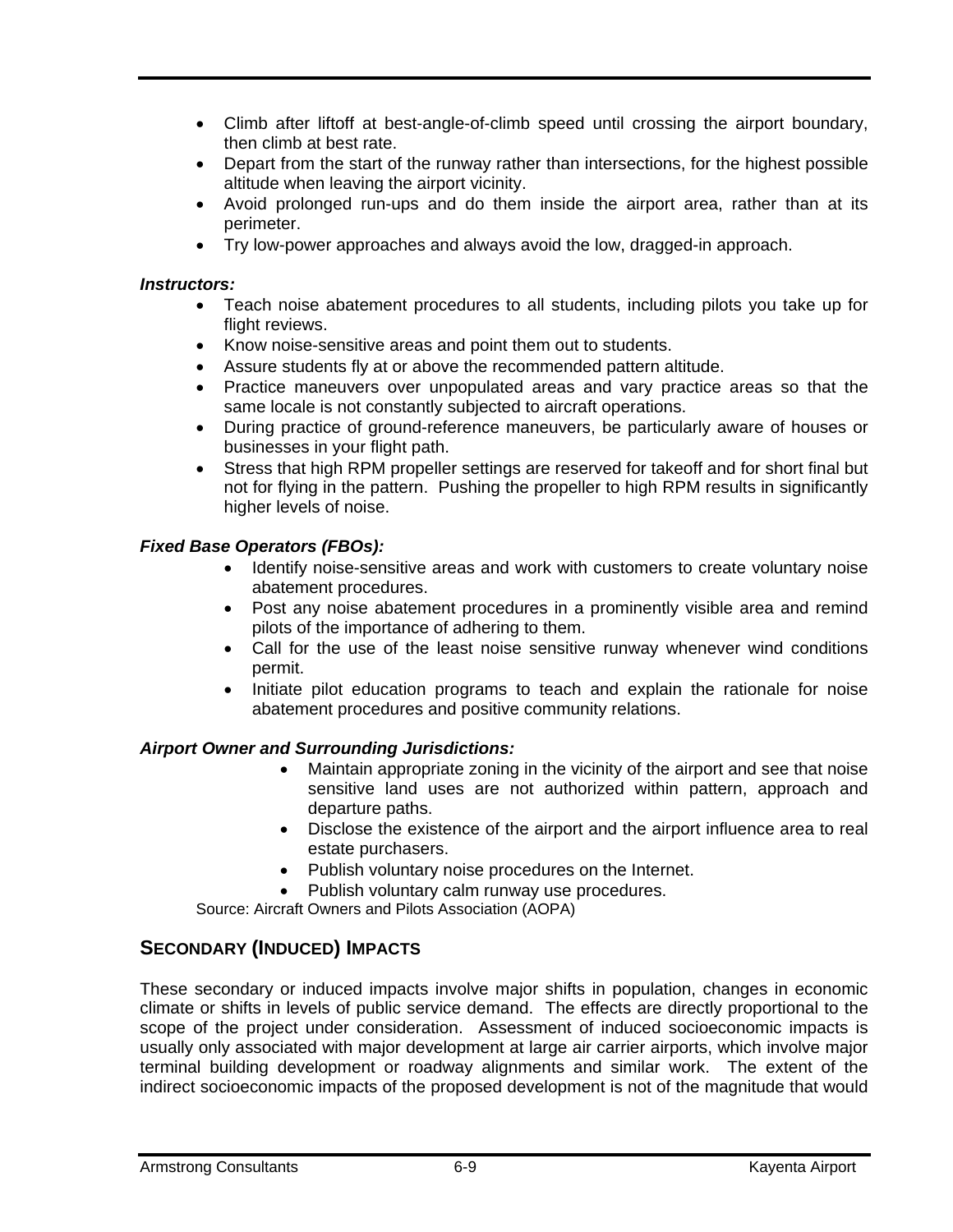normally be considered significant; however, positive impacts can be foreseen in the form of direct, indirect and induced economic benefits generated from the airport.

## **SOCIOECONOMIC IMPACTS, ENVIRONMENTAL JUSTICE, AND CHILDREN'S ENVIRONMENTAL HEALTH AND SAFETY RISKS**

Executive Order 12898, Federal Actions to Address Environmental Justice in Minority Populations and Low-Income Populations, the accompanying Presidential Memorandum and Order DOT 5610.2, Environmental Justice, require the FAA to provide for meaningful public involvement by minority and low-income populations and analysis, including demographic analysis, that identifies and addresses potential impacts on these populations that may be disproportionately high and adverse. Included in this process is the disclosure of the effects on subsistence patterns of consumption of fish, vegetation or wildlife and effective public participation and access to this information. The Presidential Memorandum that accompanied E.O. 12898, as well as the CEQ and EPA Guidance, encourage consideration of environmental justice impacts in Environmental Assessments especially to determine whether a disproportionately high and adverse impact may occur. Environmental Justice is examined during evaluation of other impact categories, such as noise, air quality, water, hazardous materials and cultural resources.

#### **SOCIOECONOMIC IMPACTS**

Induced socioeconomic impacts are usually only associated with major development at large air carrier airports. The socioeconomic impacts produced as a result of the proposed development at the Kayenta Airport are expected to be positive in nature and would include direct, indirect and induced economic benefits to the local area. These airport improvements are expected to attract additional users and in turn to encourage tourism, industry and to enhance the future growth and expansion of the community's economic base.

If acquisition of real property or displacement of persons is involved, 49 CFR part 24 (implementing the Uniform Relocation Assistance and Real Property Acquisition Policies Act of 1970), as amended must be met for Federal projects and projects involving Federal funding. Otherwise, the FAA, to the fullest extent possible, observes all local and State laws, regulations and ordinances concerning zoning, transportation, economic development, housing, etc. when planning, assessing or implementing the proposed action.

#### **TRANSPORTATION AND GROUND ACCESS**

The major surface transportation routes in the vicinity of the Kayenta Airport are U.S. Highway 160 and U.S. Highway 163, with direct access to the airport on the access road from U.S. Highway 160. The expected increase in aircraft operations at the airport, after the construction of the airport development items, is not expected to cause a significant increase in surface traffic. Development of the airport could potentially initiate interest in commercial or industrial development, but traffic levels still would not likely increase by significant amounts. U.S. Highway 160 is a two-lane road with an estimated capacity of 20,880 Vehicles per day. Annual Average Daily Traffic (AADT) counts provided by the Arizona Department of Transportation indicated 2,500 average daily vehicles on U.S. Highway 160 near the Airport access road for an 11% demand/capacity ratio. According to the Institute of Transportation Engineers, Trip Generation, Volume V, average daily trips at general aviation airports, such as this one, are estimated at 6.067 per based aircraft. Currently 2 aircraft are based at the airport, resulting in approximately 12 daily trips. Based aircraft are forecasted to increase to 12 in 2025 resulting in an estimated 73 daily vehicle trips. This is not considered to be significant. Left hand turn lanes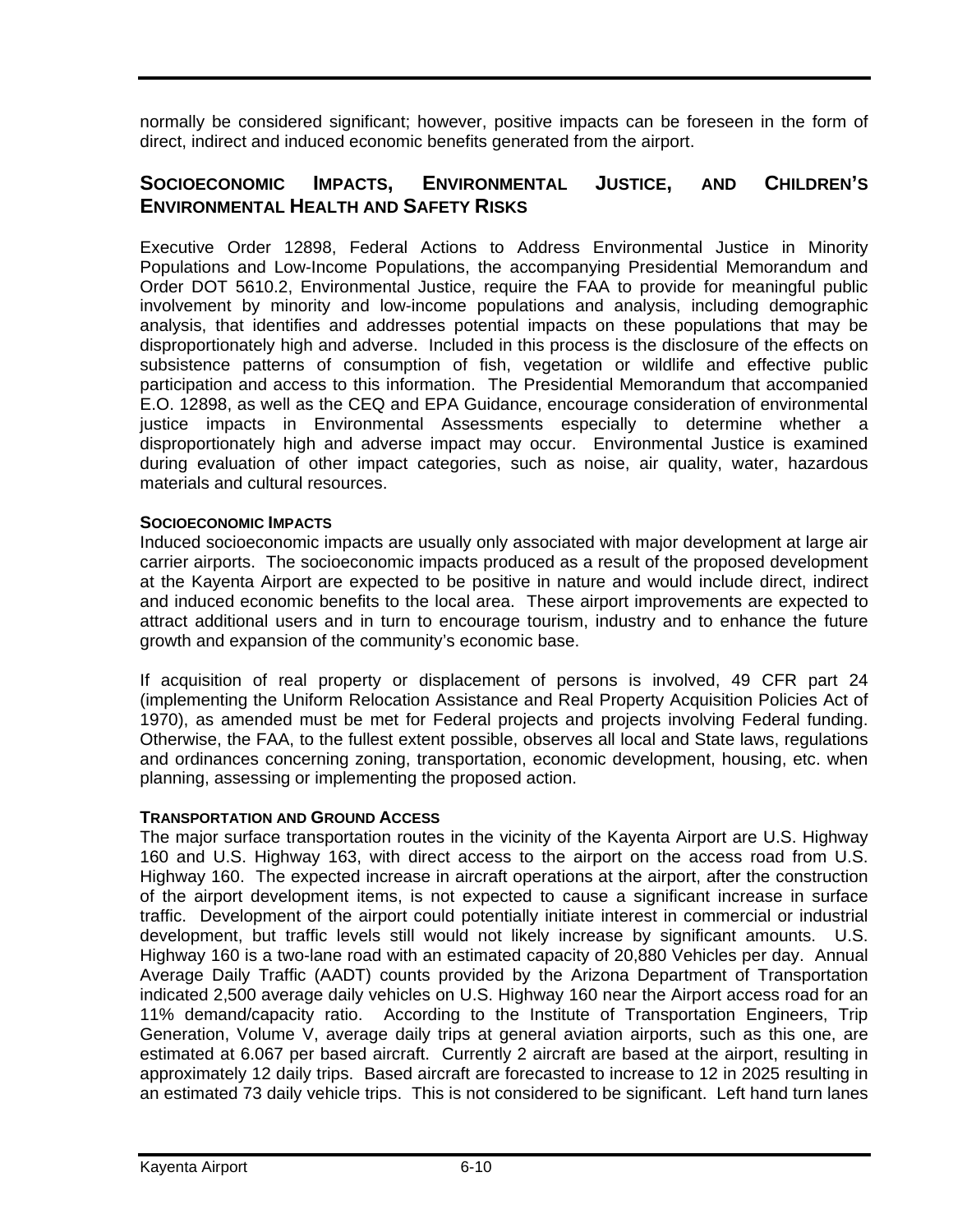and acceleration lanes are anticipated to be constructed at the intersection of the new access road with U.S. Highway 160.

#### **ENVIRONMENTAL JUSTICE**

The focus of the Environmental Justice evaluation is to determine whether the proposed action results in an inequitable distribution of negative effects to special population groups, as compared to negative effects on other population groups. These special population groups include minority or otherwise special ethnicity or low-income neighborhoods.

The proposed action is not expected to result in significant negative impacts to any special population groups and therefore, would not result in disproportionate negative impacts to any special population group. Socioeconomic and induced economic impacts are expected to be positive in nature and are expected to benefit all population groups in the area.

#### **CHILDREN'S ENVIRONMENTAL HEALTH AND SAFETY RISKS**

Pursuant to Executive Order 13045, Protection of Children from the Environmental Health Risks, Federal agencies are directed, as appropriate and consistent with the agency's mission, to make it a high priority to identify and assess environmental health risks and safety risks that may disproportionately affect children. Agencies are encouraged to participate in implementation of the Order by ensuring that their policies, programs, activities and standards address disproportionate risks to children that result from environmental health risks or safety risks.

The proposed action is not expected to result in any environmental health risks or safety risks on children.

## **WATER QUALITY**

Water quality considerations related to airport development often include increased surface runoff and erosion and pollution from fuel, oil, solvents and deicing fluids. Potential pollution could come from petroleum products spilled on the surface and carried through drainage channels off of the airport. State and Federal laws and regulations have been established to safeguard these facilities. These regulations include standards for above ground and underground storage tanks, leak detection and overflow protection. An effective Storm Water Pollution Prevention Plan (SWPPP) identifies storm water discharge points on the airport, describes measures and controls to minimize discharges and details spill prevention and response procedures. A SWPPP should be prepared and implemented for the Kayenta Airport.

In accordance with Section 402(p) of the Clean Water Act, a National Pollution Discharge Elimination System (NPDES) General Permit is required from the Environmental Protection Agency for construction projects that disturb one or more acres of land. Applicable contractors will be required to comply with the requirement and procedures of the NPDES General Permit, including the preparation of a Notice of Intent and a Storm Water Pollution Prevention Plan, prior to the initiation of construction activities.

Recommendations established in FAA Advisory Circular 150/5370-10, *Standards for Specifying Construction of Airports*, Item P-156, *Temporary Air and Water Pollution, Soil Erosion and Siltation Control,* will be incorporated into the project design and specifications. The design and construction of the proposed improvements will incorporate Best Management Practices (BMP) to reduce erosion, minimize sedimentation, control non-storm water discharges and to protect the quality of surface water features potentially effected. These practices will be selected based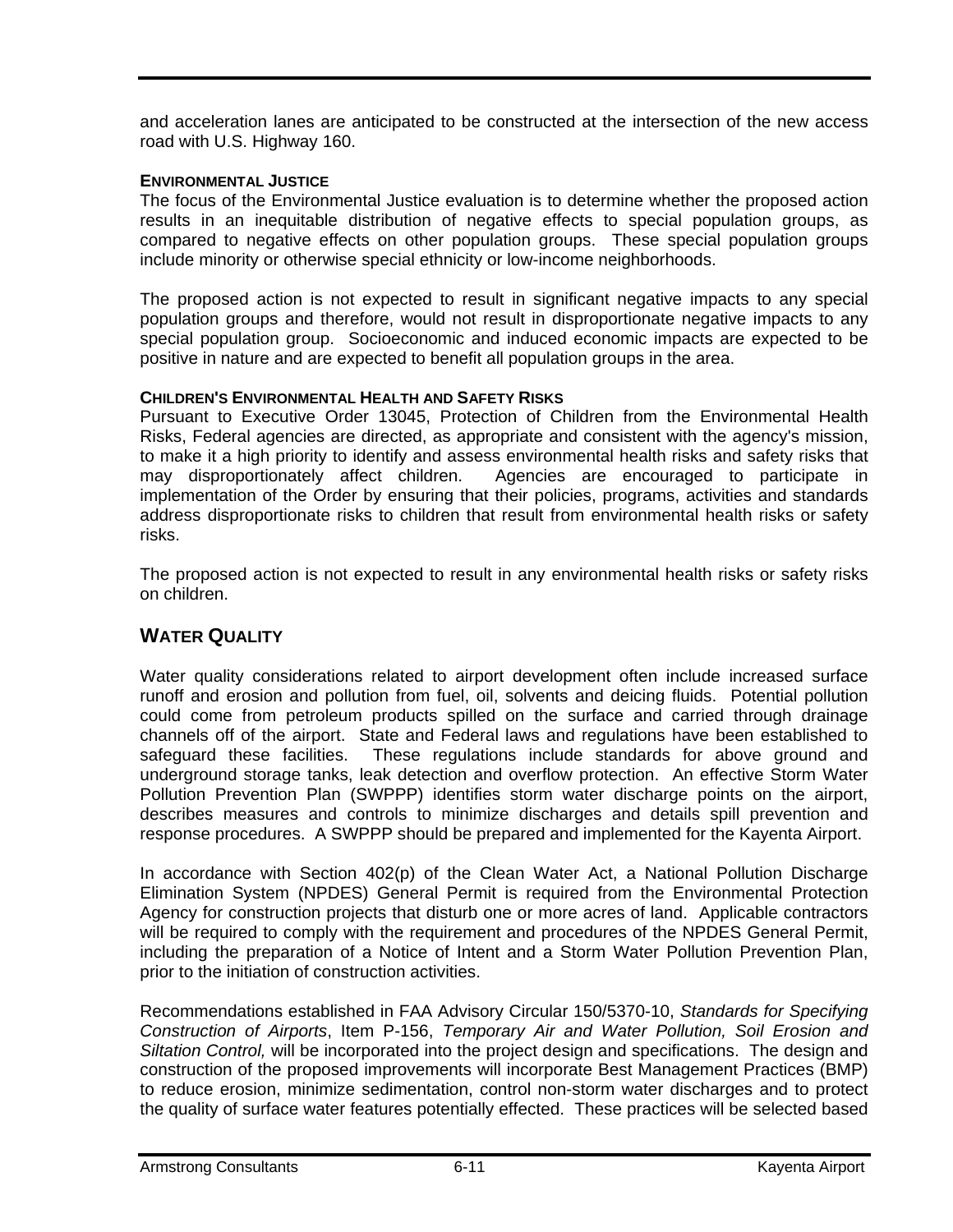on the site's characteristics and those factors within the contractor's control and may include: construction scheduling, limiting exposed areas, runoff velocity reduction, sediment trapping and good housekeeping practices.

Correspondence was sent to the Arizona Department of Environmental Quality, Water Quality Division concerning any actions that should be taken before the improvements proceed; however to date no response has been received.

Fuel storage and dispensing facilities will be designed, constructed, operated and maintained in accordance with Federal, State and Local regulations. Waste fluids, including oils, coolants, degreasers and aircraft wash facility wastewater will be managed and disposed of in accordance with applicable Federal, State and Local regulations.

## **WETLANDS**

Wetlands are defined in Executive Order 11990, *Protection of Wetlands*, as "those areas that are inundated by surface or ground water with a frequency sufficient to support and under normal circumstances does or would support, a prevalence of vegetation or aquatic life that requires saturated or seasonally saturated soil conditions for growth and reproduction. Wetlands generally include swamps, marshes, bogs and similar areas such as sloughs, potholes, wet meadows, river overflows and natural ponds. Jurisdictional Waters of the United States may also include drainage channels, washes and ditches, arroyos or other waterways that are tributaries to Navigable Water of the United States or other waters where the degradation or destruction of which could affect interstate or foreign commerce.

Based on site visits and reviews of aerial photography the proposed improvements are not expected to impact wetlands.

## **WILD & SCENIC RIVERS**

The Wild and Scenic Rivers Act (PL 90-542) describes those river areas eligible for protection from development. As a general rule, these rivers possess outstanding scenic, recreational, geological, fish and wildlife, historical, cultural or other similar value.

The Wild and Scenic River list indicates only one river listed as Wild and Scenic in Arizona. The Verde River is situated approximately 220 miles to the southwest of Kayenta and is not expected to be impacted by the planned development.

#### **MEANS TO MITIGATE AND/OR MINIMIZE ADVERSE ENVIRONMENTAL IMPACTS**

Where appropriate, the mitigation or minimization of environmental impacts was noted in the discussion of impacts. These actions are summarized below:

- Maintain compatible land uses in the vicinity of the airport;
- Establish flight patterns to the south of the runway to reduce noise and over-flights of residential areas;
- Avoid any historic or cultural sites during construction;
- Adjust airport rotating beacon beam angles to avoid terrain. Shield lower beam angles if necessary;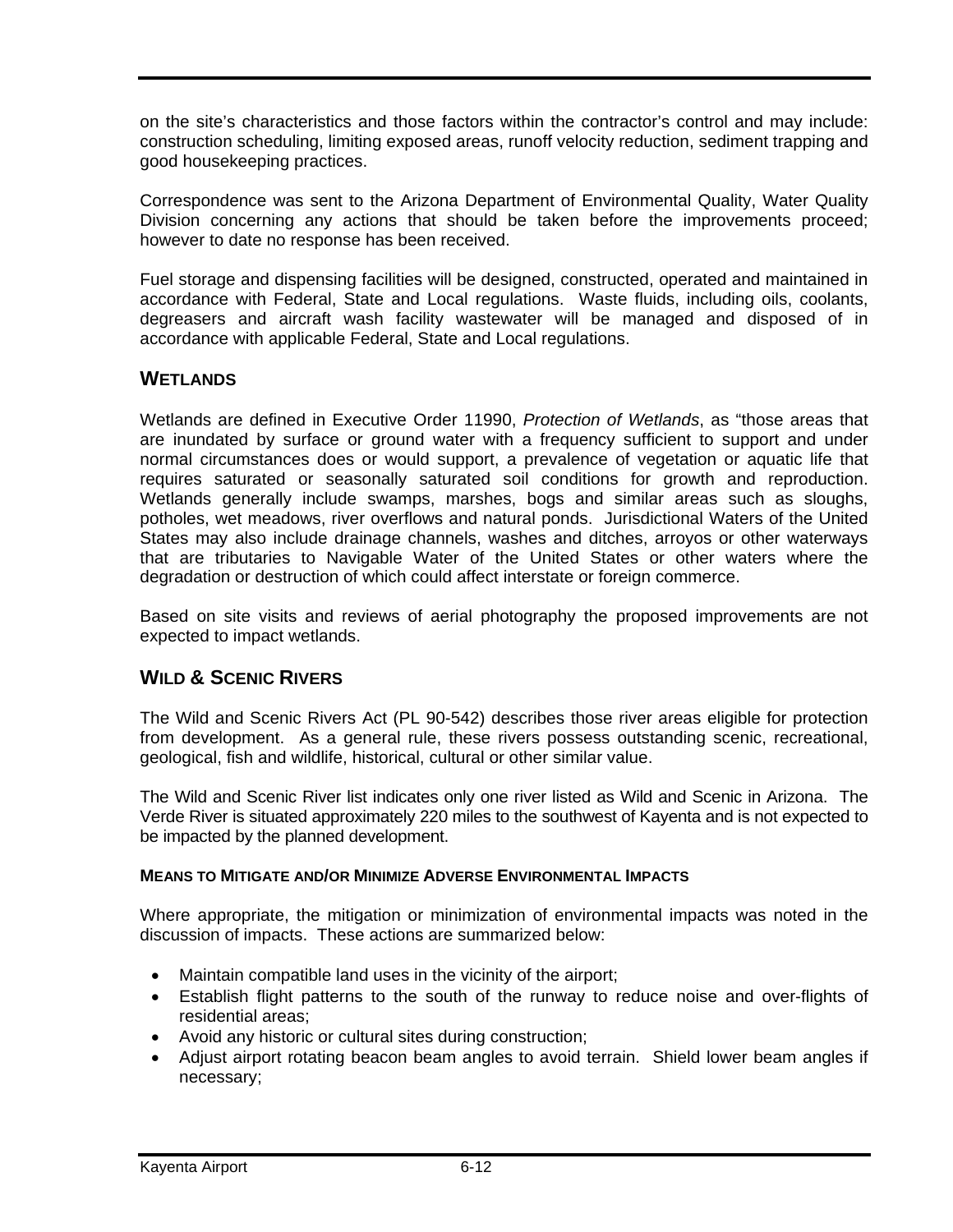- Prepare and implement a Storm Water Pollution Prevention Plan (SWPPP) and Spill Prevention and Response Plan; and
- Adhere to FAA AC 150/5370-10A, *Standards for Specifying the Construction of Airports* and best management practices to minimize or eliminate impacts to water quality and air quality during construction;
- Utilize pilot controlled lighting on all airfield lighting and visual aids. Utilize timers or motion sensors on apron and automobile parking area lights.